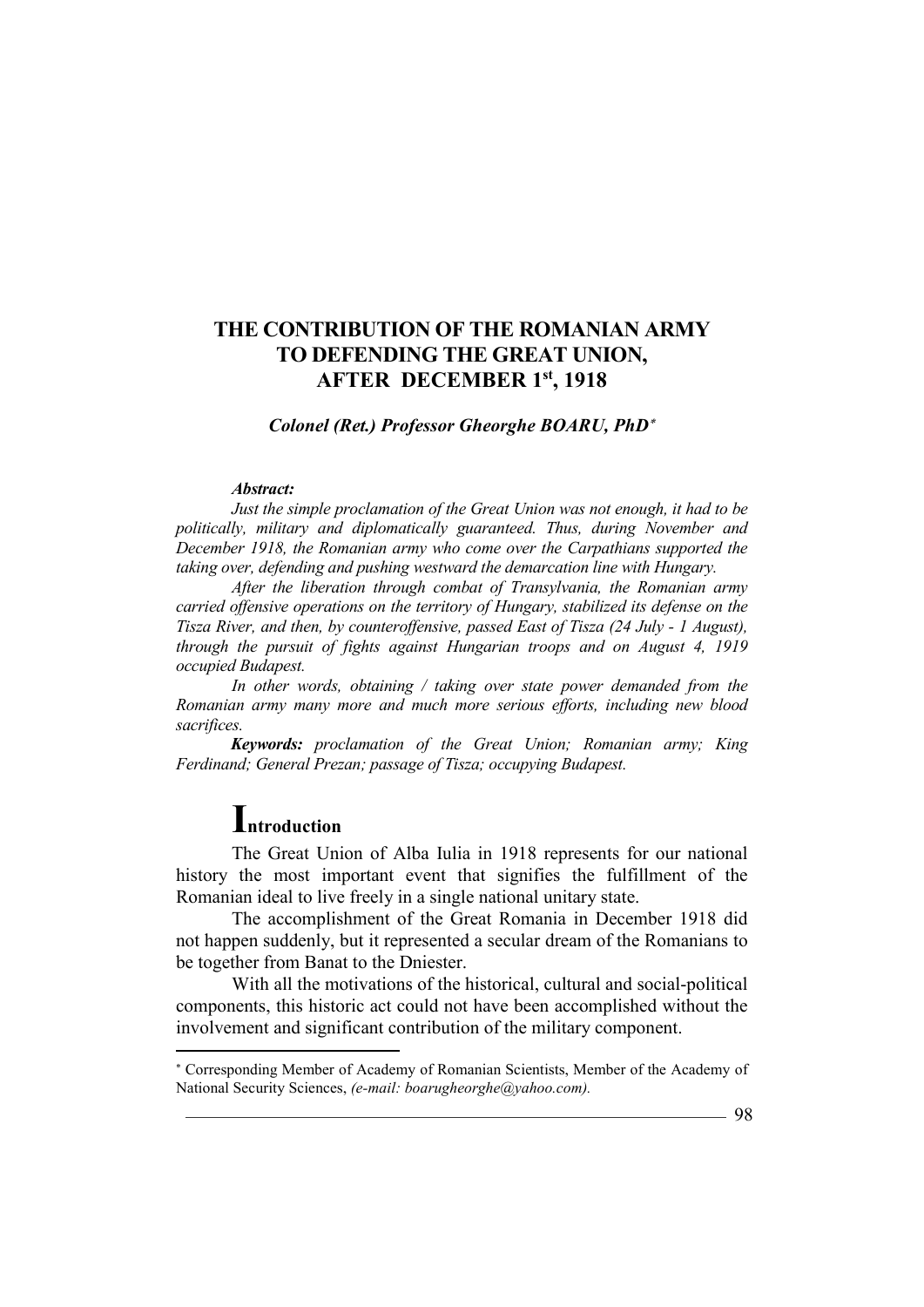According to the famous Romanian historian Constantin Kirițescu<sup>1</sup>, the balance sheet of the military effort made by Romania during the First World War amounted to 800,000-1,000,000 people out of the battle, representing over 10% of the entire population of Romania. In relation to the number of its inhabitants, Romania sacrificed more people than France or Italy.

The mandate of the supreme sacrifice was entrusted and assumed, as in other crucial moments in national history, by the Romanian Army.

# **The Political-Military Context of the Great Union**

A favorable situation was expected to meet the desire of unity of the Romanians expressed throughout the ages, possibly after the First World War, in a geopolitical context of the collapse of the great European empires: Tsarist and Austro-Hungarian empires, and the creation of new, independent states. Ever since the war, the purpose has been declared to the Romanian people through a proclamation that synthesizes the historical facts of the forefathers for national unity: *"Today we have been given to the task to complete their work by forever establishing what Michael the Brave managed to accomplish for just a moment: the Union of the Romanians on the two sides of the Carpathians"*<sup>2</sup> *.* 

Having German military training, King Ferdinand strongly believed in the victory of Central Powers<sup>3</sup> in World War I, in contradiction to Queen Maria who supported the alliance with the Entente. However, the sense of duty towards the country was stronger than his convictions, and Romania joined the Entente<sup>4</sup>.

King Ferdinand said: *"I am a constitutional king, so if the country believes its interests dictate to go against the Central Powers, it will not find in me a hindrance in achieving its national ideal"*<sup>5</sup> *.* 

*An important figure related to this historical period remains the politician Ion I.C. Bratianu*<sup>6</sup> *, Prime Minister of King Carol I, who joined* 

<sup>1</sup> Constantin Kirițescu, *Istoria războiului pentru întregirea României*, 1916-1919, vol. I, Editura Științifică și Enciclopedică, București, 1989, p.15.

<sup>2</sup> Ioan Scurtu, *Alba Iulia 1 Decembrie 1918*, Bucureşti, Editura Sport-Turism, 1988, p.69.

<sup>&</sup>lt;sup>3</sup>Alliance of the Nations formed from Germany, Austria-Hungary, the Ottoman Empire and Bulgaria in the First World War.

<sup>&</sup>lt;sup>4</sup> Political-military mutual aid bloc formed before the First World War including France, England and Russia, which Romania joined in 1916.

<sup>5</sup> I. G. Duca, *Memorii*, Bucureşti, Editura Expres, 1992, vol. I, p. 129.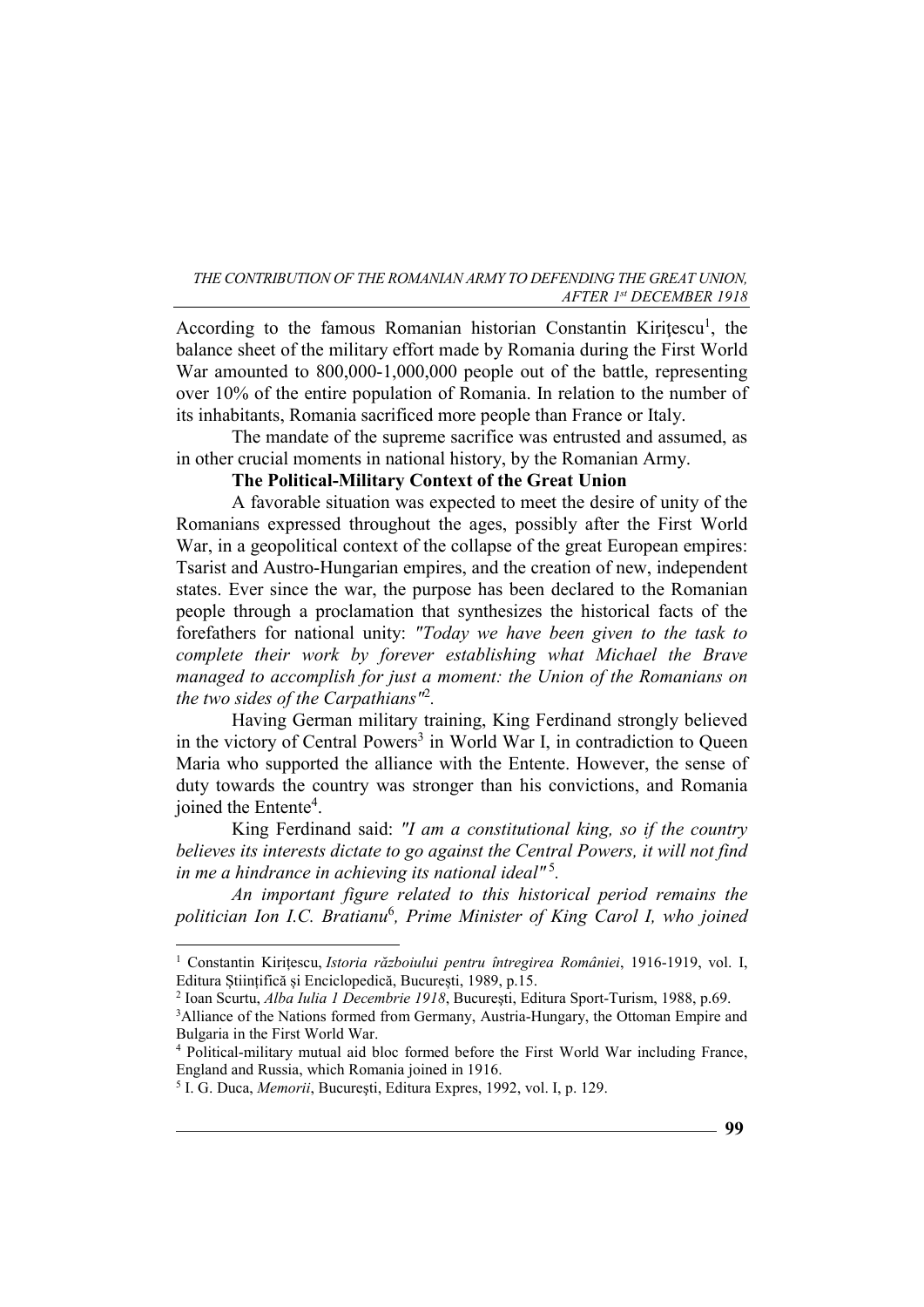*Romania in 1883, at the Triple Alliance (Germany, Austria-Hungary and Italy), "considering it the strongest on the continent "*<sup>7</sup> *.* 

*Unlike his predecessor, who held the reins of Romania's foreign policy, King Ferdinand "left entire freedom of action to the experienced Ion I. C. Brătianu, who undertook several political and diplomatic actions aimed at obtaining certain guarantees regarding the satisfaction of the national aspirations of the Romanian people"*<sup>8</sup> *.* 

An extremely important element, from the military point of view, is that General Constantin Prezan (the future Marshal) was the commander of the Great General Headquarters of the Romanian Army, and Lieutenant Colonel Ion Antonescu (the future Marshal) was working at the Operations Section.

After this moment, politicians were even more anxious about the achievement of the goal of unification of Romanians dispersed under foreign rule in the territories of Transylvania, Banat, Crişana, Maramureş (approximately 2,800,000 Romanians), Bucovina (230,000) and Bessarabia (2,750,000 of whom 1,810,000 (67%) were Romanians, 33,000 Russians and Ukrainians, and the rest were Jews, Bulgarians, Gagauzs and Germans $)^9$ .

The Romanian delegation at the 1919 Peace Conference in Paris was also led by Ion I.C. Brătianu, *"who has carried out a huge diplomatic activity in order to address, in turn, all the vital problems for the Romanian people*<sup> $n10$ </sup>, then when all the peoples of Europe were expecting to have the territorial status they were entitled to.

<sup>&</sup>lt;sup>6</sup> Ion C. Bratianu (1864-1927) was an important Romanian politician, also known as Ionel Bratianu, president of the National Liberal Party, with an active role in the achievement of the Union of 1st December 1918.

<sup>7</sup> Keith Hitchins, *România: 1866-1947*, trad. Delia Răzdolescu, George G. Potra, ediţia a III-a, Buc., Humanitas, 2004, p. 7.

<sup>8</sup> Ioan Scurtu, *Istoria românilor în timpul celor patru regi (1866–1947), Vol. II: Ferdinand*, Bucureşti, Editura Enciclopedică, 2004, p. 13.

<sup>9</sup>Constantin Kiriţescu, *Istoria războiului pentru întregirea Românie: 1916–1919,* vol. II, Bucureşti, Tip. România Nouă, 1932, p. 61.

<sup>10</sup> Sever Neagoe, *Teritoriul şi frontierele în istoria românilor*, Bucureşti, Editura Ministerului de Interne, 1995, p. 109.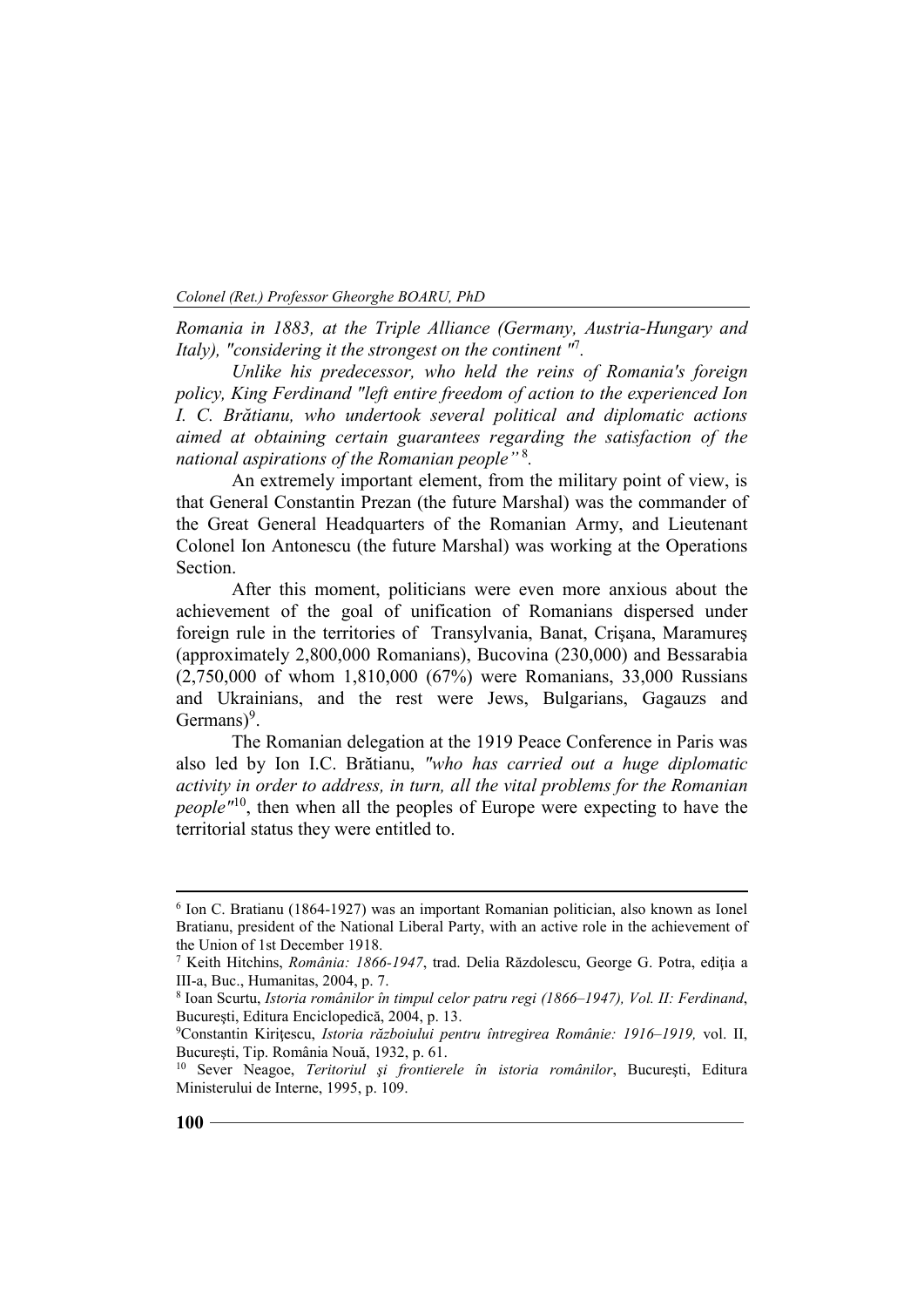As active participants in World War I, King Ferdinand on the front, and Queen Maria behind the battle lines, helping and caring for the wounded, the two monarchs demonstrated responsibility and vocation of leaders who can lead the country's destiny in history.

The vast majority of the Romanian army was made up of peasants (who were wearing traditional laced-moccasins instead of boots) who were motivated in proving their courage, by the patriotic spirit inculcated by the Romanian school and the Romanian Orthodox Church, by the respect and trust in the commanders of the army and in King Ferdinand and, last but not least, by the promise of King Ferdinand to the soldiers that he will give to them pieces of land as well as other rights $11$ .

My grandfather, Vasile C. BOARU, fought in the Battle of Mărăşeşti (he had the rank of sergeant) in 1917 under the slogan *"YOU SHALL NOT PASS!".* He subsequently received land near his native village Iteşti, Bacău County.

King Ferdinand thus honored his promise in front of those who fought in this war for unifying the nation.

The Romanian Army also played an important role in conducting these events. After the withdrawal of Russia from the war, in November 1917 and the gaining of autonomy by Bessarabia on December 2/15, 1917, the Russian soldiers' attacks on the population followed, which the new Bessarabian government could not cope with. The help of the Romanian officials was requested and the support came from the Romanian Armed Forces.

<sup>&</sup>lt;sup>11</sup> On March 23, 1917, Ferdinand addressed the military of the 2nd Army, who were cantoned at Răcăciuni, and he told them*: "Soldiers, you, sons of the peasants, who defended with your arms and your chest the land where you were born, where you grew up, I, your king, am telling you that besides the great reward of your success for which the whole nation is grateful to you, you have also gained the right to master in a greater extent the land which you have fought for. You will be given land! I, your king, I will be the first to give an example, you will be granted a wide participation in the affairs of the state".* King Ferdinand kept his promise, and on June 19, 1917, the Constitutional Review Bill was promulgated, which included, among other things, the adoption of the agrarian reform by the expropriation of the great property and the introduction of universal suffrage. [https://www.balcanii.ro/2016/03/un-bun-roman-regele-ferdinand/], accessed on April 14, 2018.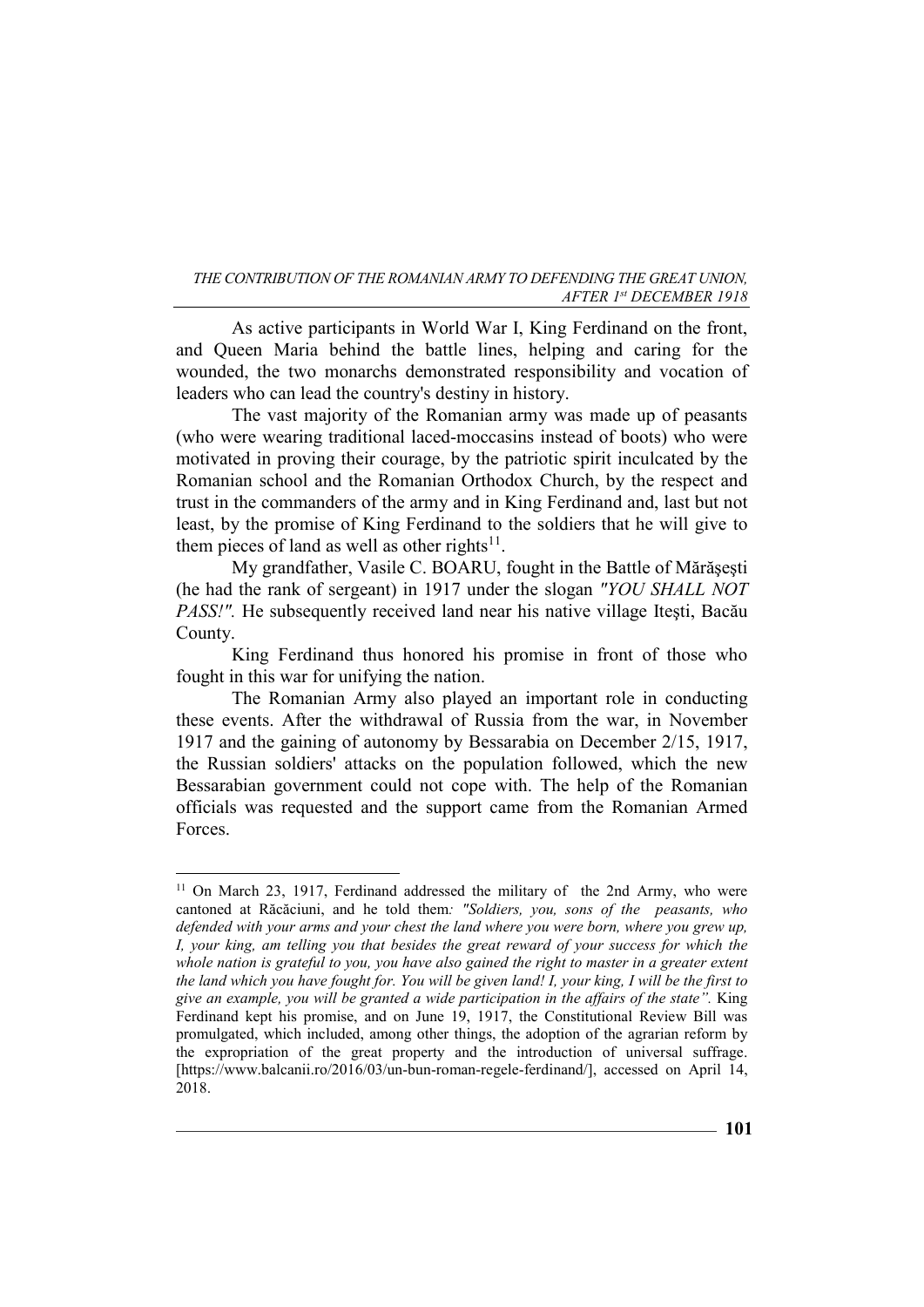Bessarabia with Romania on 27 March 1918, followed by Bucovina on 28 November 1918, and Transylvania, Banat, Crişana and Maramureş on 1<sup>st</sup> December 1918<sup>12</sup>.

# **The actions of the Romanian army for the defense of the Great Union**

#### *The actions between Prut and Nistru*

The manner in which the Romanian Command solved the problems it faced on a strategic and tactical level was fully demonstrated in the military actions carried out between December 1918 and August 1919 for the expulsion of the invaders and the defense of the national unity of all the Romanians by uniting the provinces' historical background with the motherland.

A first military action of the Romanian army was the restoration of the rule of law on the territories between the Prut and Nistru.

The proclamation of the autonomy of the Bessarabian republic constituted an uplifting historical moment for the Romanian people living in this province. However, the event coincided with the agreement on the ceasefire on the Romanian front, a signal of the general route of the Russian army, which extended to the territory between the Prut and the Dniester. On this Romanian historical territory there were many warehouses, materials and armaments of the Romanian army, administered and guarded by the Romanian army, with the prior consent of the Russian Command.

The proclamation of the Bessarabian republic and the creation of the Council of the Country through free elections constituted an expression of the people's desire in this province to shake off the foreign reins. The sense of unity of nation, just as in Transylvania, was strong. The desire of the majority of the population here, which was 66.5% Romanian, was to be united with the motherland, Romania.

As the young republic did not have its own army force, undergoing reorganization, and the majority of the Bessarabian people were spread in the immensity of Russia, due to the war, the Country Council strongly urged

<sup>12</sup> Nicolae Ceachir, *Marile puteri şi România (1856–1947),* Bucureşti, Editura Albatros, 1996, p. 200.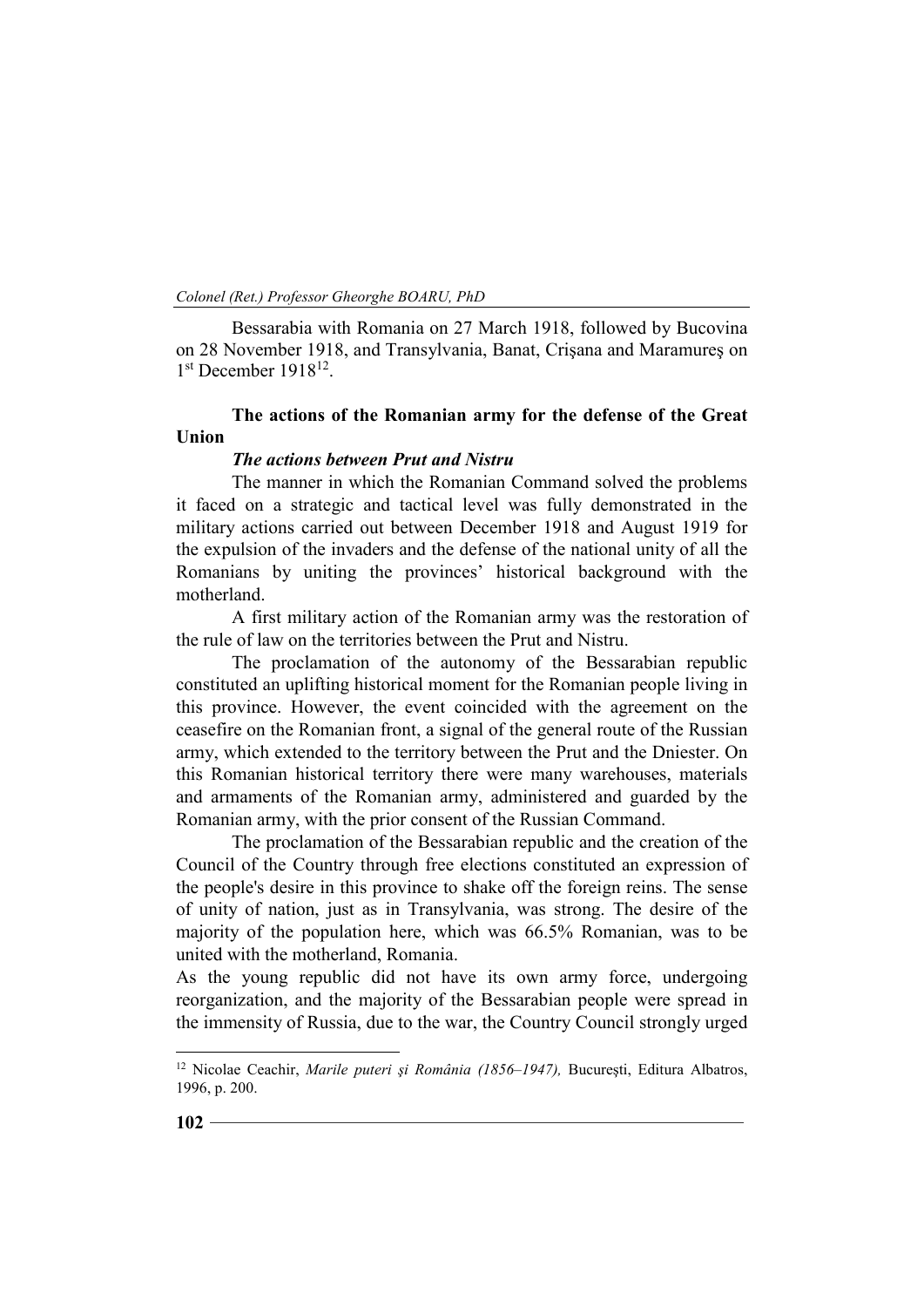the Romanian Government on 24 December / 6 January 1918 to provide military aid for keeping order on the territory of the republic.

The Romanian government responded favorably to the demand of the Bessarabian people and allocated some of the forces available for the actions between the Prut and the Dniester.

The Romanian Command assigned two infantry divisions (D11, 13 I) and two cavalry divisions (D1, 2 Cv) that acted to restore order in southern Bessarabia (D.13 I) in the center Bessarabia and the capital (D.11 I), in northern Bessarabia (D.1 Cv) and D.2 Cv acted in support of D.11, 13 I.

The actions of the Romanian troops began on 7/20 January and ended on February 27th / March 12th, 1918, with the entry of 13th Infantry Division troops into Cetatea Albă. The Romanian troops executed a very special action: the restoration of the rule of law in a Romanian province devastated by the withdrawing Russian army and by armed formations of various colors. There were no offensive actions against groups of forces that would have defended their positions.

## *Liberation of occupied Transylvania*

 $\overline{a}$ 

The penetration of the Romanian troops into our historical provinces to expel the invaders made the withdrawal of Mackensen's troops extremely difficult, which turned into a disorderly fleeing, especially after October 29 / November 11, 1918, when the Compiègne<sup>13</sup> truce was signed, which ended the hostilities on the Western Front.

**103**

<sup>&</sup>lt;sup>13</sup> The Treaty of Armistice took place on November 11, 1918 between the German Empire and the Powers of the Entente, and ended the First World War on the Western Front. The treaty was signed in a train carriage in the Compiègne forest. The main signatories were Marshal Ferdinand Foch, commander of the Entente forces, and Matthias Erzberger from Germany.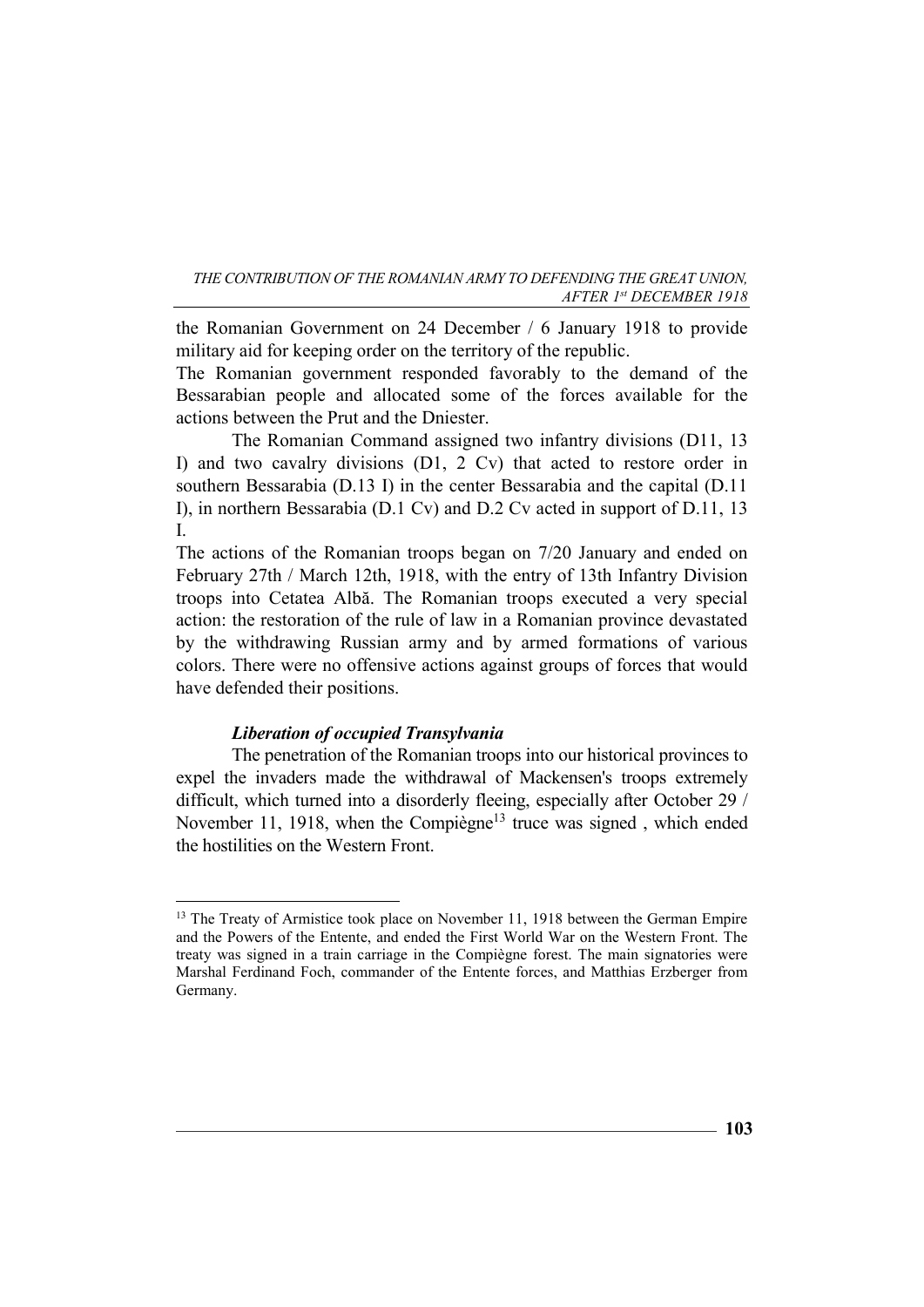Because of the terror exerted by the Hungarian guards in Transylvania, the Romanian National Council here requested support from the Romanian Government from Iasi.

Consequently, on November 5/18, the Great General Headquarters ordered Romanian troops to enter quickly in Transylvania, in order to ensure the order, peace, life and wealth of the inhabitants. Thus, the division commanded by General Traian Mosoiu was concentrated in the Toplita -Ditrău - Gheorghieni area and the 1st Hunters Division (Infantry - Field Hunters) in the Miercurea Ciuc - Sân Dămăcuş area. the 6th Infantry Division of Focsani was concentrated in Olt Valley and the 2nd Hunters (Infantry) Division in the Jiu Valley.

The Romanian military units defended the Great Union on 18 November / 1st December 1918 in Alba Iulia. As the members of the delegations from the counties in the west of the country, who participated in the Great Meeting from Alba Iulia, were arrested and persecuted by the Hungarian administration, the Romanian army began fighting to the west in December 1918, reaching the line: Satu Mare, Salaj, Bihor, Arad.

With the approval of the Inter-Allied Supreme Military Council from Paris, the Romanian army expelled the Hungarian administration and Hungarian troops, on April 1919, up to Tisza. Among the localities liberated in the western part of the country there was also Oradea on 20<sup>th</sup> April 1919.

Bela Kun (Soviet ruler established in Budapest in March 1919)<sup>14</sup>, by an agreement with Lenin, the Bolshevik leader of Russia, attacked with the Hungarian army, in June 1919, the Czech army and it was just the decisive intervention of the Romanian army that calmed down the Hungarians.

The new Hungarian authorities refused to comply with Allied requests to withdraw and demanded a return to the demarcation line previously established by the Belgrade Convention. As the Hungarian troops refused to implement such a decision, in the second half of April 1919 the Romanian army triggered the counteroffensive and occupied the territory between the Apuseni Mountains and Tisza river.

<sup>&</sup>lt;sup>14</sup> On March 8/21, 2019, the Hungarian Republic of Councils was created, Bela Kun being actually its leader.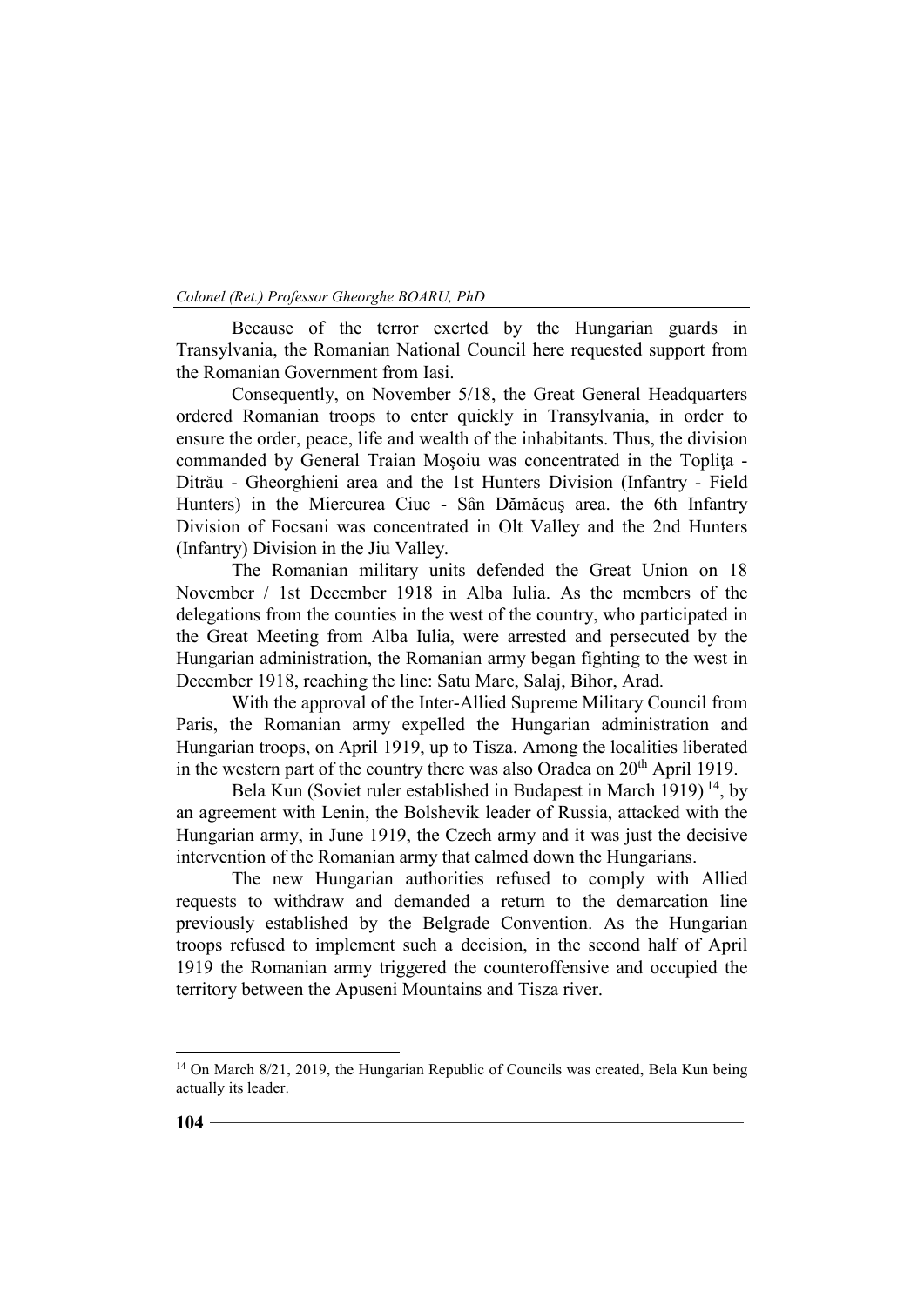In 14 days of fighting, the Romanian troops crossed the distance between the ridges of the Apuseni Mountains and Tisza river- over 200 Km - achieving an average of offensive rhythm of 15 Km / 24 hours. Once she got to Tisza, the Romanian army fulfilled its mission - the liberation of Transylvania from the occupants and the defense of this Romanian province on an advanced line (awaiting the political-military deliberations from Paris).

Defensive formations were built on this line, pending the decision of the Allies convened in Paris.

In the following months, the Romanian troops consolidated their defensive positions on the Tisza River<sup>15</sup>. A covering formation, commissioned by General Gheorghe Mărdărescu, was realized, made of two sectors. The Northern coverage sector, defended by the North Group commanded by General Nicolae Mihăescu with an opening of 150 Km, and the Southern Sector with a 150 Km aperture, defended by the South Group commanded by General Ștefan Holban. The general reserve was concentrated in the Carei-Oradea-Debrecen region.

However, the Hungarian troops surprisingly started by initiating a new offensive against the Romanian army on July 20, 1919, managing to set bridgeheads to East of Tisza River.

 For the destruction of the enemy that penetrated to the east of Tisza, through a double surrounding maneuver on the Szolnok bridgehead and the restoration of defense on the watercourse, the Command of the Transylvanian Troops constituted a counteroffensive task force made up of 6 major units (as compared to only 3 of the enemy) triggered the counterstrike on July 11/24 (initially only with the Group of Maneuvers), commanded by General Moșoiu, managing on the first day to penetrate 8- 10 Km into the left flank of the enemy and to reject across the Tisza River a part of his forces.

Subsequently, on July 12/25 and 13/26 July, the Romanian Command hired all countercoup groups who have successfully advanced on the evening of 13/26 July and the defense was restored on Tisza River in the Szolnok area. The enemy that was not captured managed to retreat in

<sup>&</sup>lt;sup>15</sup> Petre Otu, România în primul război mondial-Marea Unire 1918, pp.121-122.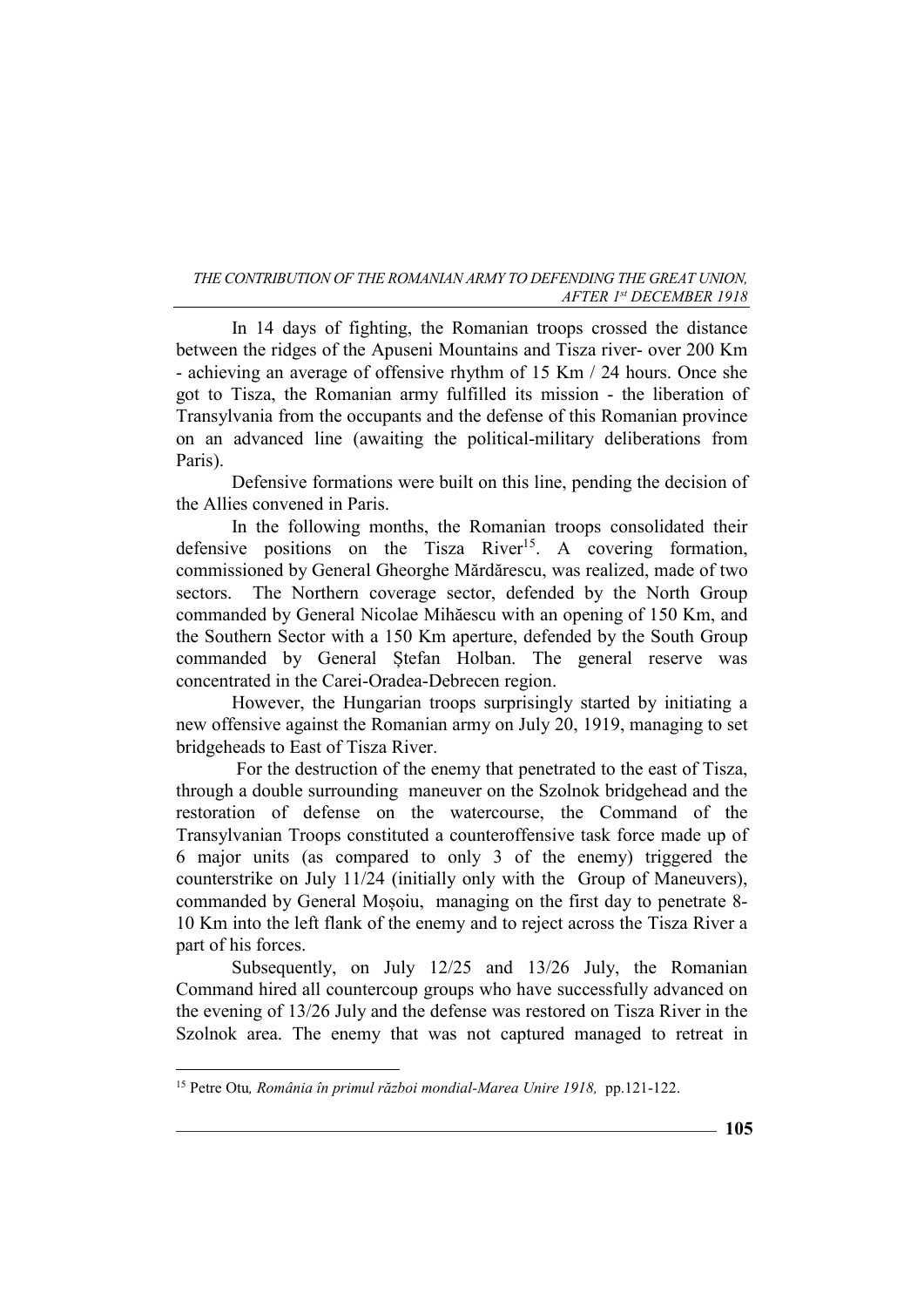disarray to the west by Tisza, while the northern group liquidated the bridgehead from Tokaj, reestablishing here also its defense on the watercourse (the conquered line on July 20th).

At this moment, Romania's political-military leadership (Prime Minister Ion I. C. Brătianu) made the decision to cross the Tisza River to destroy the Hungarian army and complete the victory.

Thus, in the Operations Order of the Transylvanian Troops Command of 29 July 1919 it was stated: *"In order not to give the enemy time to bring their troops back in good shape and regroup them, it is absolutely necessary to resume the tracking ..."*<sup>16</sup> *.* 

As a result, the Romanian troops started the offensive in the night of 16 (29) / 17 (30) July, on the entire front of Tisza, launching the main strike on the direction Szolnoc, Budapesta.

King Ferdinand and Queen Maria were also present at this event.

The historian Constantin Kiritescu, in his wonderful literary work *"The Story of Our Holy War"<sup>17</sup> ,* describes the moment of Tisza's crossing, under the eyes of King Ferdinand, Queen Maria and other personalities, as follows: *"On the night of July 29th to July 30th (1919), the Romanians crossed Tisza in boats, above the Szolnoc, without being sensed, and then they built a bridge of boats over water. On the bridge of boats, the Romanian army afterwards passed the whole day*.

*On the shore, King Ferdinand, Queen Mary, and their great adviser, Ioan Brătianu, remembered how, forty-two years before (1877) on the shore of the Danube in front of Nicopolis, their predecessors, King Carol and Ioan Brătianu, the old one, watched the Romanian army that crossed the great river water to win on the plains of Bulgaria the independence of the smaller Romania at that time.*

*The sons and grandsons of the Plevna fighters were now passing over Tisza under the eyes of the nephew of King Carol and of the son of* 

<sup>16</sup> Arhiva M.Ap.N., *Fond 370,* dosar 22, f. 143

<sup>17</sup> Constantin Kirițescu, *Povestea sfântului nostru război*, Ed. SAECULUM I.O., București, 2018. This work, written in the series called "Literature" (not in "Historic Writings"), was published by the author eight years after the publication of the first book called *Istoria războiului pentru întregirea României*, 1916-1919. This edition was cared for and prefaced by I. Oprișan.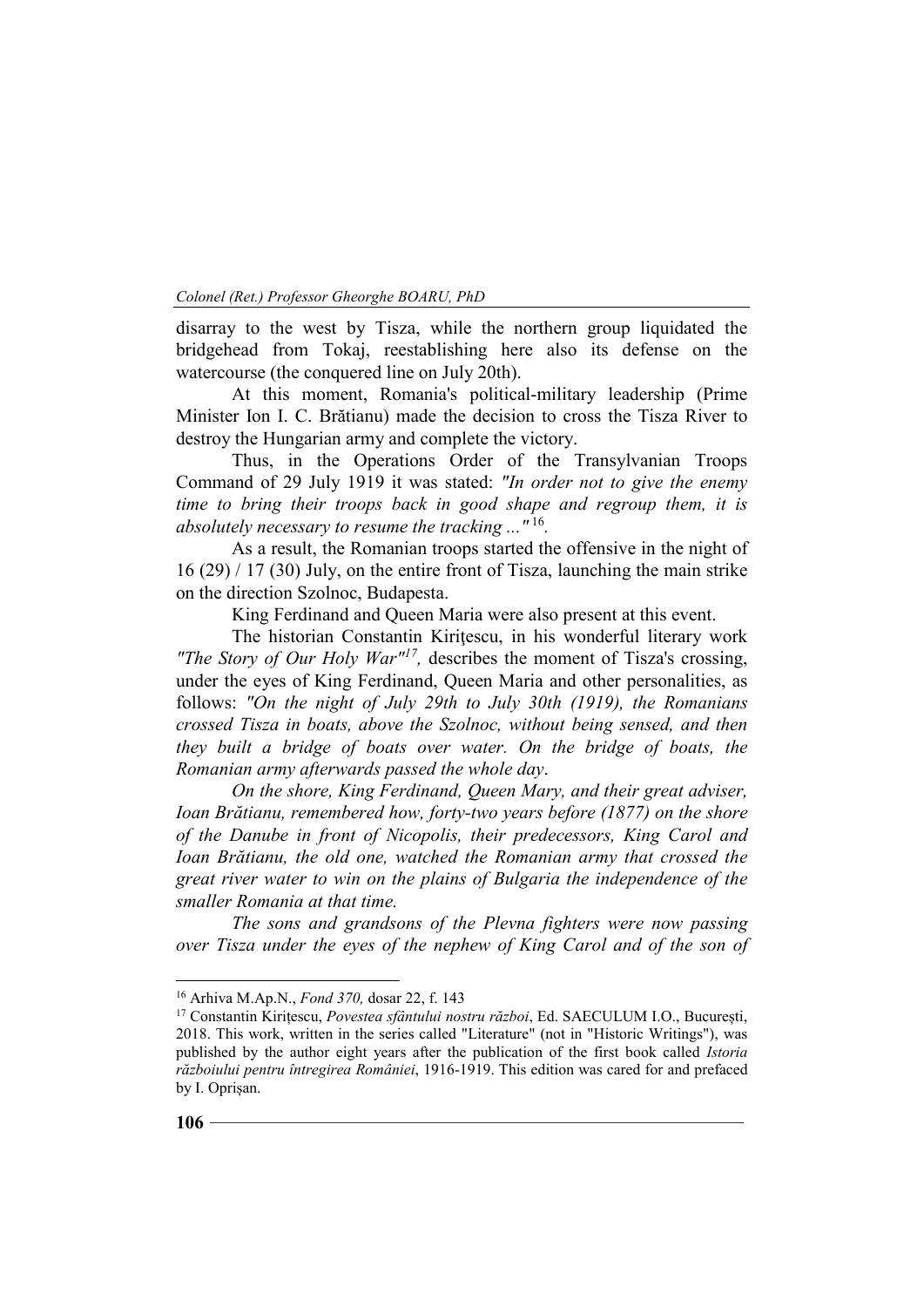*Brătianu, to ratify on the plains of Hungary the Great Union of all Romanians"<sup>18</sup> .*



As the enemy gave up the organization of defense on Tisza River, General Mărdărescu ordered switching to enemy pursuit so that in the first three days of August 1919 the Romanian army kept going forward continually destroying from the movement the enemy's resistance and fractioning their forces.

# **King Ferdinand and Queen Maria on shore of the Tisza River**<sup>19</sup>

In the confrontation on the Tisza River (late July and up to August 18) the Romanian army<sup>20</sup> lost 123 officers and 6434 soldiers, of which 1760 were dead (30 officers and 1,730 soldiers), 3206 were wounded 81 officers and 3125 soldiers) and 1573 missing (3 officers and 1570 soldiers).

Advancing with determination into the Hungarian steppe, the Romanian army entered into Budapest on August 3, 1919. The first ones to penetrate into the city were the soldiers from the four cavalry squadrons of the 4th Brigade Roşiori Tecuci commanded by General Rusescu who exploited the success of the offensive.

<sup>18</sup> Constantin Kirițescu, *Povestea sfântului nostru război*, Ed. SAECULUM I.O., București, 2018, pp. 306-307.

<sup>&</sup>lt;sup>19</sup> https://cersipamantromanesc.wordpress.com.

<sup>20</sup> Petre Otu*, România în primul război mondial-Marea Unire 1918,* p. 177.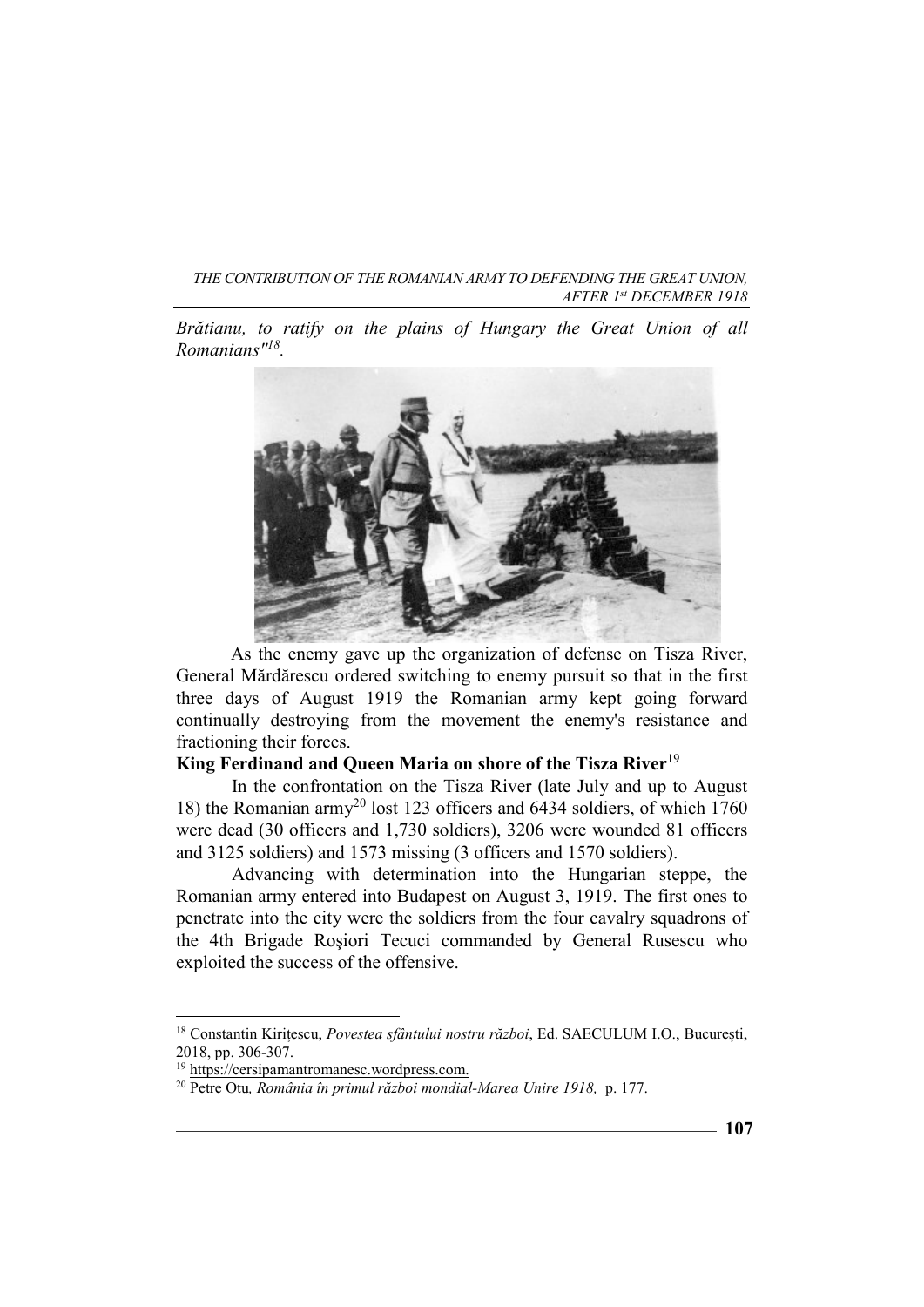About the Romanians' coming into Budapest, Constantin Kirițescu wrote: *General Rusescu, commander of the avant-garde of cavalrymen, ....., in front of four hundred horsemen, entered the city of Budapest in the evening of August 3rd (1919). The next day, on August 4th, the Romanian army occupied Budapest and hoisted the Romanian flag on the Buda stronghold, the royal palace on shore of the Danube and all the city's most important buildings "*<sup>21</sup> *.* 



**Romanian cavalrymen on the Streets of Budapest (1919)**<sup>22</sup>

The first large unit that entered Budapest was therefore the 4th Rosiori Brigade led by General Gheorghe Rusescu. The action was not agreed on by General Gheorghe Mărdărescu (Commander of the Command of the Transylvanian Troops) who entered Budapest, being followed by the great majority of troops, on August 4<sup>th</sup>.

<sup>21</sup> Constantin Kirițescu, *Povestea sfântului nostru război*, *op.cit.* p. 307*.*

<sup>22</sup> - foto: *cersipamantromanesc.wordpress.com,* taken from *ro.wikipedia.org.*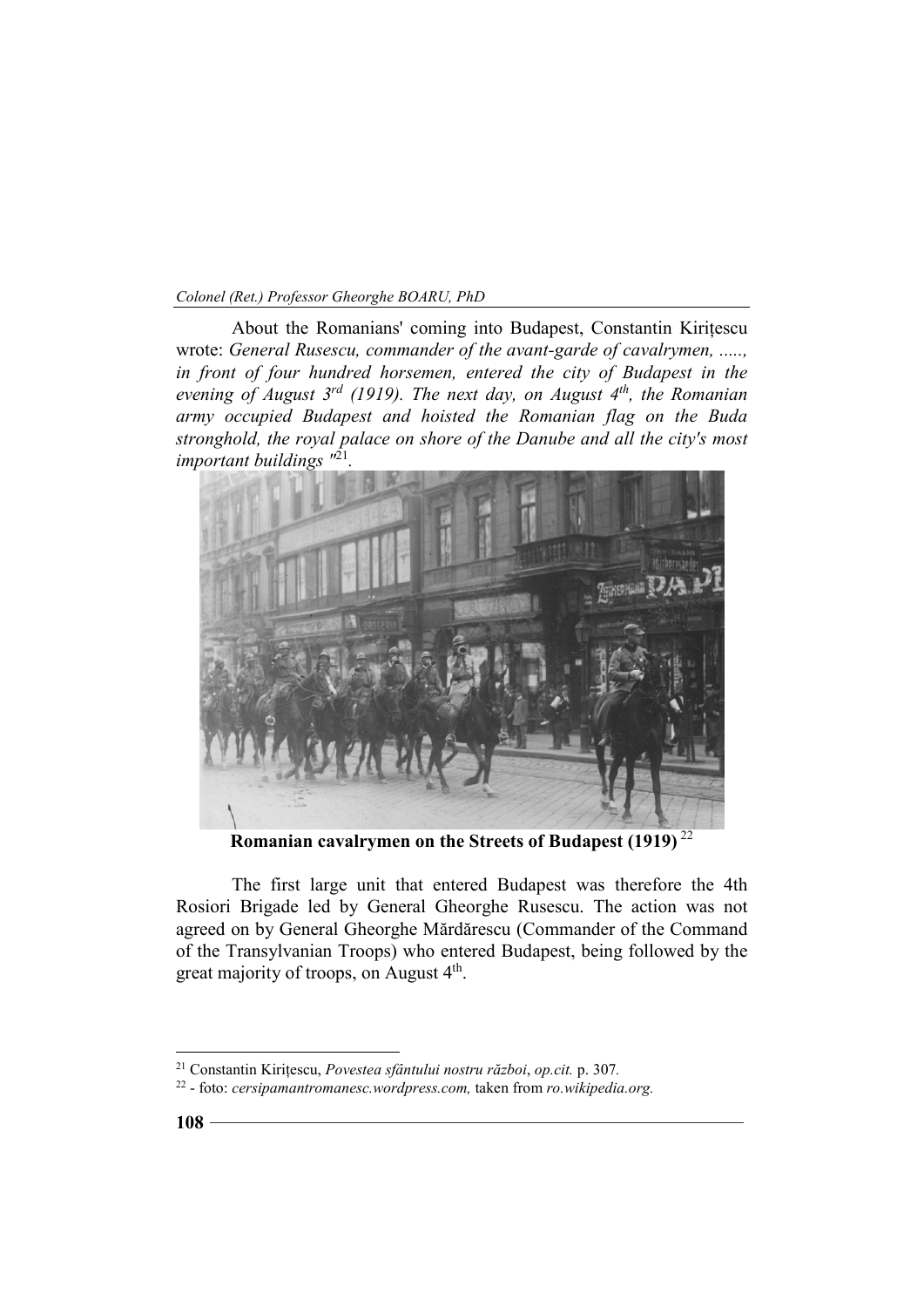*THE CONTRIBUTION OF THE ROMANIAN ARMY TO DEFENDING THE GREAT UNION, AFTER 1st DECEMBER 1918* 



**Romanian troops occupying Budapest, 1919**<sup>23</sup>

Thus, the event became legendary after the news that the Romanian army had put the traditional Romanian peasant footwear, "opinca", on the roof of parliament from Budapest, but that was indeed what happened: *"... And our troops entered Budapest in early August 1919. The Hungarian Parliament Palace was guarded by a platoon of hunters. The chief of the guardsman from the main entrance was Sergeant Iordan, an Oltenian from Craiova, of average height, thin and very lively. Above the palace, Iordan saw the Hungarian flag fluttering in the wind, red-green-white.* 

*This did not upset him too much, but he did not like it, either ...*

*Calling on corporal Bivolaru, they went up towards the clouds over Budapest and lowered the flag along the rope, straight at the half-mast, and then, taking the "opinca" of the corporal, he climbed like a bear cub and put it on, as a fur cap, on the head of the mast, leaving the laces to hang in* 

 $\overline{a}$ 23 - foto: *ro.wikipedia.org.*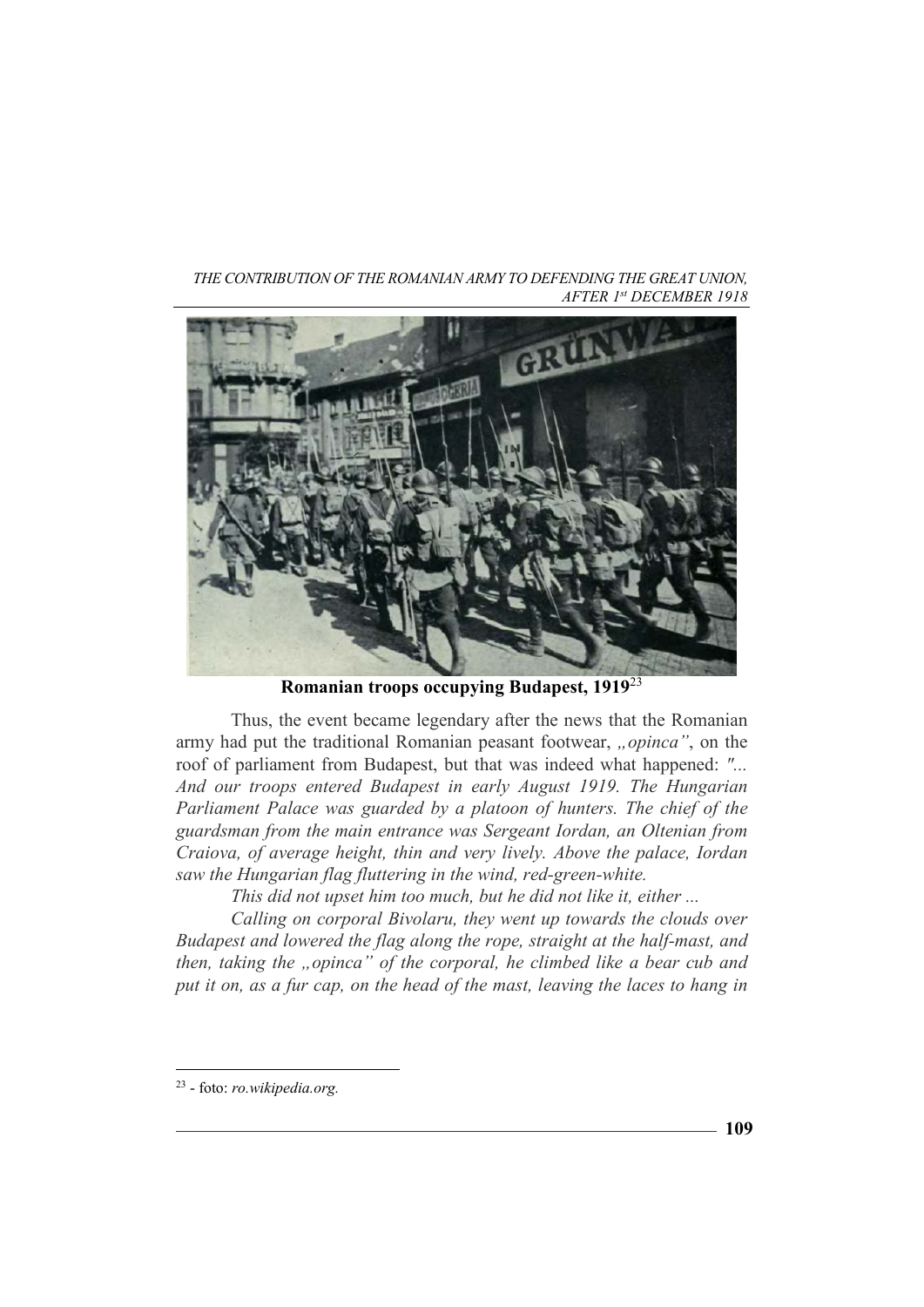*Colonel (Ret.) Professor Gheorghe BOARU, PhD* 

*the wind. And so there it fluttered a long time in the sky of Budapest, the Hungarian flag with a Romanian "opinca*" on it ... "<sup>24</sup>.



**Romanian troops in front of Parliament from Budapest** 25

With much talent and patriotism, Kirițescu very much praised the event, as follows: *"Great and unforgettable in the history of the nation will be this day of August 4th, when the Romanian broke the chains of a thousand-year-old slavery, made the enemy kneel and he put his foot on his neck, right in his capital. It was the day that avenged all the sufferings and all the troubles of the war. Among all the allies, we were the only ones who managed to take over the capital city of the enemy. The French and the English failed to enter with their army as conquerors in Berlin, for the Germans, when they felt the ground under their feet shaking, rushed to* 

 $24$ This episode, which has already entered into folklore, is a real one and here we reproduced its description made by General Marcel Olteanu, a former governor of Budapest during the Romanian occupation of Hungary, between August and November 1919. It originally appeared in his book *..Huzarul negru", 1926*, and was taken over when the book was re-edited, the book written by General Gheorghe Mărdărescu: *"Campania pentru desrobirea Ardealului şi ocuparea Budapestei",* 1922, by Marist Publishing House under the title *"Campania pentru desrobirea Ardealului şi ocuparea Budapestei – şi alte mărturii", 2010.*

<sup>25</sup>http://www.teoriisecrete.ro/cucerirea-budapestei-de-catre-armata-romana-memoriilegeneralului-rusescu/.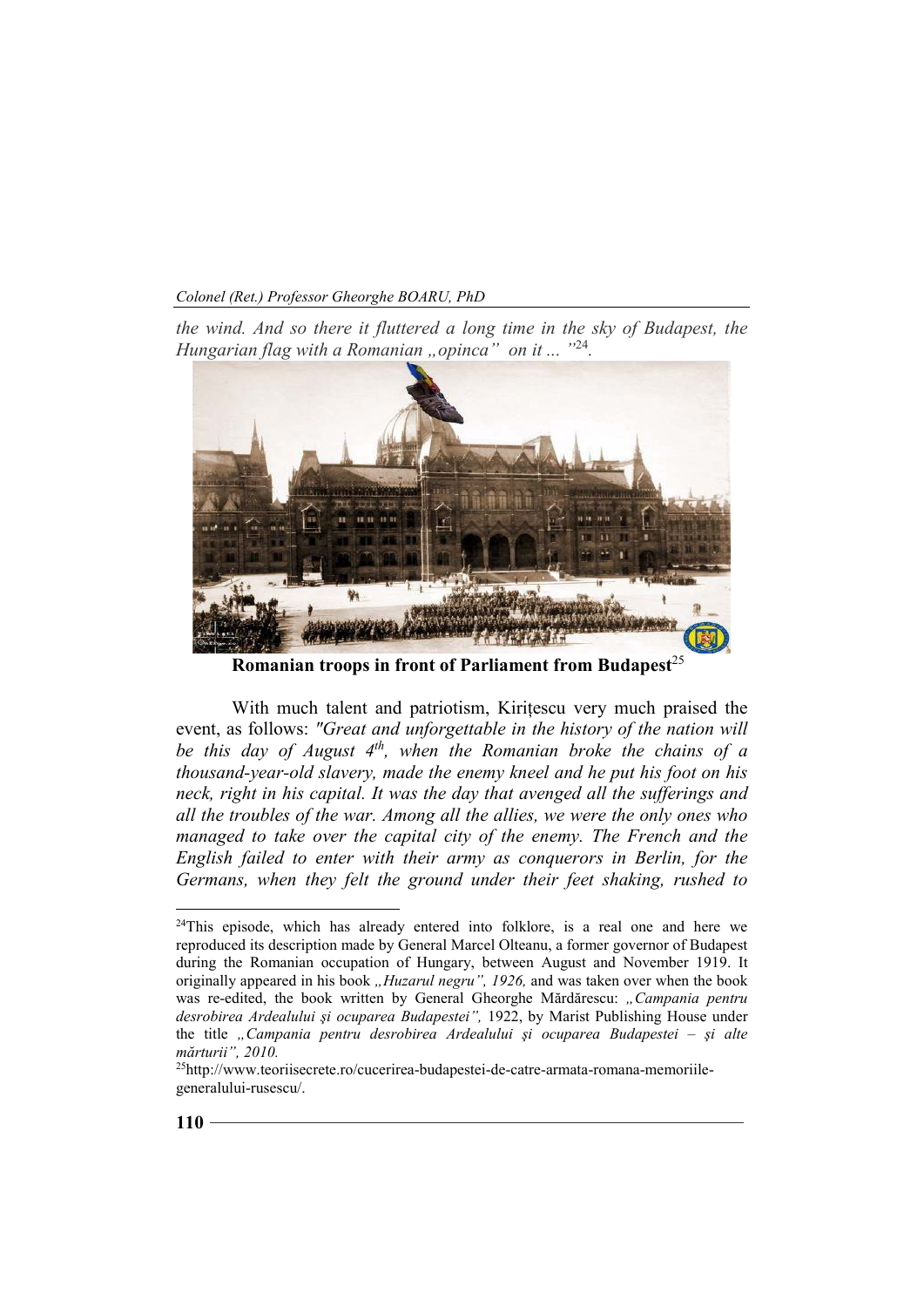*demand peace. Nor did the Italians manage to enter Vienna. But God has made us worthy, we, the humble and the oppressed people, to avenge vexation for so many centuries and end the cruel war, going in to force the enemy to see with his eyes that the times have changed "*<sup>26</sup> *.* 

In the following period, the Romanian troops cleaned the Hungarian territory, except for the Southwestern region. Following the requests from the new Hungarian administration to the Interim Military Supreme Council in Paris, Romania began the withdrawal of its army from Hungary on  $3<sup>rd</sup>$ September 1919.

The Romanian-Hungarian War of 1919 went on over a period of nine months. The Romanians lost 188 officers and 11,478 soldiers, of which 69 officers and 3,601 soldiers were dead.

The Romanian troops remained on the territory of Hungary until  $22<sup>nd</sup>$  November 1919, and between February 14<sup>th</sup> and March  $28<sup>th</sup>$ , 1920, the entire territory of Hungary was evacuated by our troops who withdrew behind the border, established by the Peace Conference between Romania and Hungary.

In the same note of patriotism, Kirițescu praised the victory of the Romanian army with nostalgia to our forerunners' glorious martyrs:

*"The body of voivode Mihai was thrown on the Turda Plain, dastardly killed because he wanted to bring together all the Romanians. The martyrs, thrown in their forgotten graves, they who were impaled, crushed on the wheel, or torn in prisons, when the Romanian soldiers were passing through the streets of the Hungarian capital, with the music in their forefront and the flags unfolded. Glory to the God Almighty who gave Romanians the mind, bravery and patience to fulfill His will!"*<sup>27</sup> *.* 

On 4th June 1920, the Treaty of Peace between Hungary and Allied Powers was signed at Trianon, in Versailles. Article 45 of the Treaty of Trianon stated: *"Hungary renounces in favor of Romania to all rights and titles on the territories of the former Austro-Hungarian monarchy situated beyond the boundaries of Hungary as set out in Article 27, Part II, and recognizes them by the present treaty, or by any other treaties concluded, in order to regulate the current territories as being part of Romania".* 

<sup>26</sup> Constantin Kirițescu, *Povestea sfântului nostru război*, *op.cit.,* pp. 307-308.

<sup>27</sup> *Ibidem*, p. 308.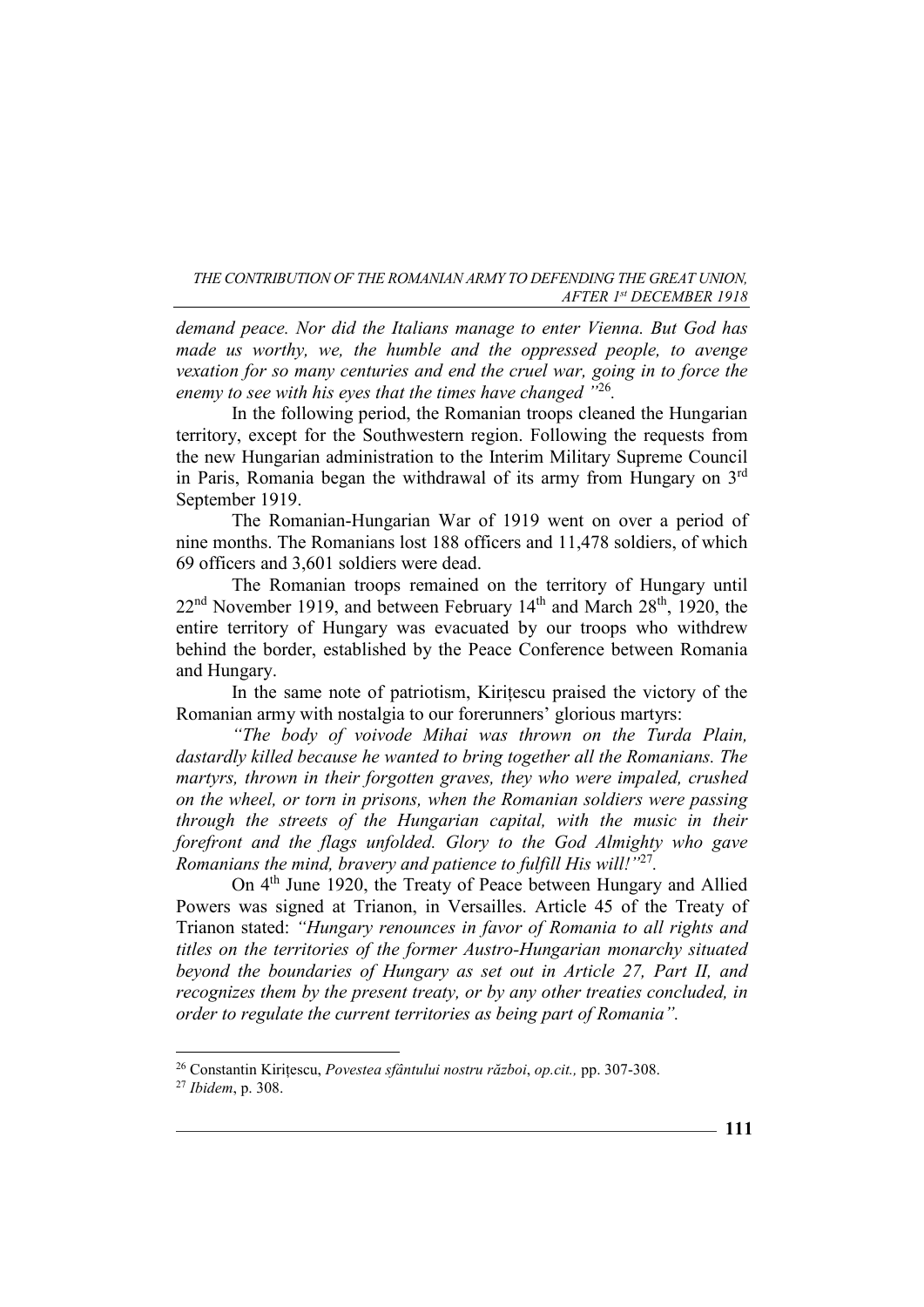*Colonel (Ret.) Professor Gheorghe BOARU, PhD* 



**June 4, 1920: The Treaty of Trianon - Hungary recognized Transylvania as part of Romania** <sup>28</sup>

#### **Conclusions**

We can conclude that the generation of those years of great turmoil and transformation throughout Europe had been prepared to claim its rights and freedoms, with the clear conscience that there was a better fate and that it formed the true support of states and the instrument of their power. United Romania became reality and a success for which the Romanians fought both in the first line of the front and behind it, through propaganda and public diplomacy that went beyond the borders of the country.

*In the history of Romania, December 1st, 1918 remains "a day for all ages" as defined in those times, and Alba Iulia is still the city of the first political union of the Romanians under Mihai Viteazul, the place of Horea, Cloșca and Crișan's martyrdom, and the altar of "the revival of the nation's conscience of Romanians everywhere"*<sup>29</sup> *.* 

**The operations conducted by the Romanian army at the end of 1918, from 1919 and early 1920, are part of the war of liberation and unifying the nation led by our people between 1916 and 1920. Although** 

<sup>28</sup> - photo *– radioconstanta.ro.*

<sup>29</sup> Emil Bădulescu, *"1918–Anul împlinirii idealului naţional românesc. Consacrarea internaţională a unui drept istoric",* in Buletinul Academiei de Înalte Studii Militare, Bucureşti, Editura Academiei de Înalte Studii Militare, 1992, nr. 1, pp. 5–9.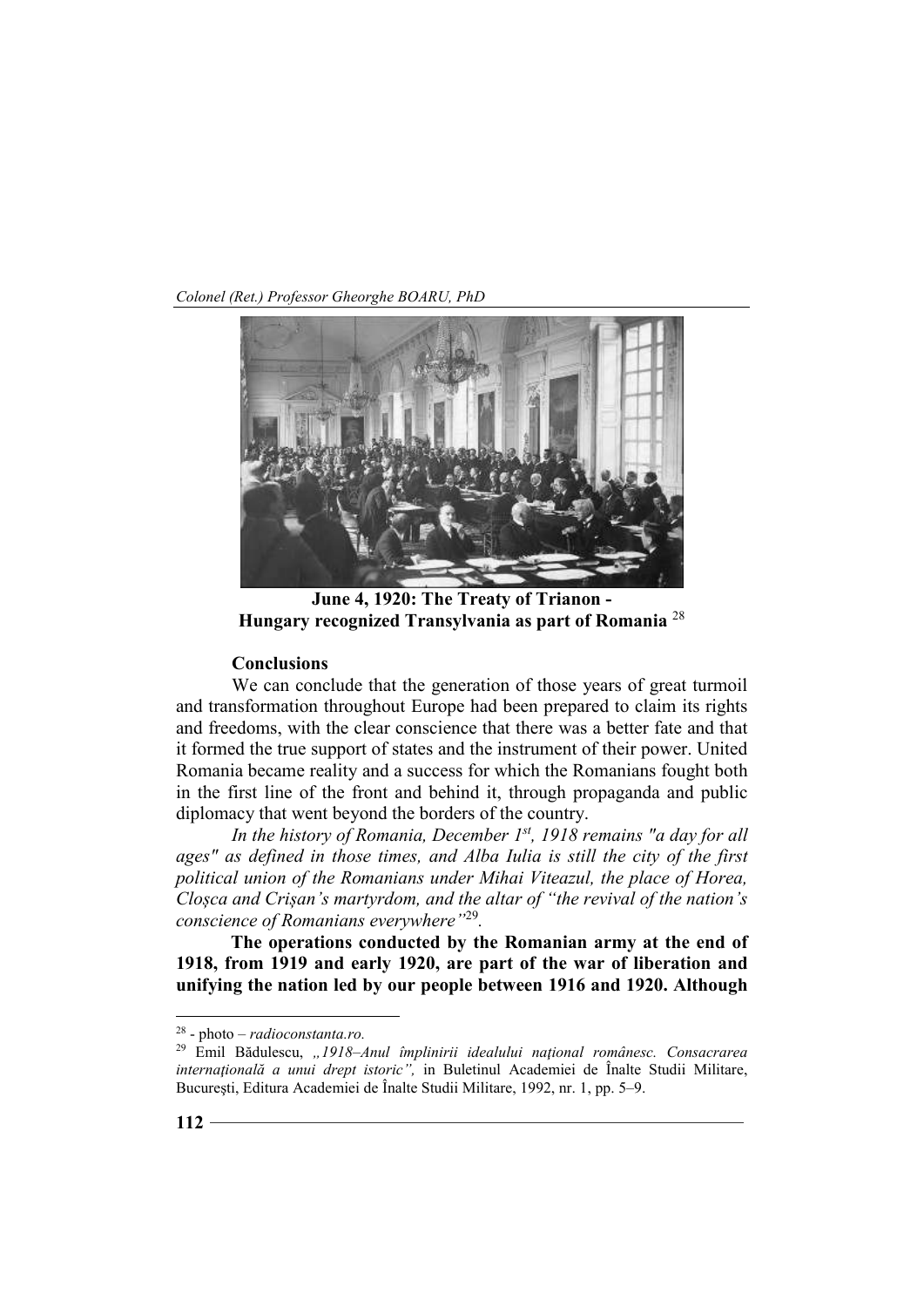**on the European fronts the war ceased on 11 November 1918 when the Compiègne truce was signed, the Romanian people and its army had to struggle hard for more than a year to defend their national and territorial unity.**



- \*\*\* A.M.R., fond M1 (3831 M.C.G), dos. nr. 1950, f. 44 Raportul nr. 414 din 9/22 noiembrie 1918.
- \*\*\* Arhiva M.Ap.N., *Fond 370,* dosar 22.
- \*\*\* *Istoria militară a poporului român*, vol. V, Editura Militară, București, 1989.
- \*\*\* *Istoria Statului Major General Român.* Documente 1859-1947, doc. nr. 41, Editura Militarǎ, Bucureşti, 1994.
- \*\*\* *Jurnal de operaţiuni al Comandamentului trupelor din Transilvania (1918 – 1921),* volumele I si II, ediții ingrijite de Viorel Ciubota, Gheorghe Nicolescu și Cornel Tucă, Editura Muzeului Sătmarean, Satu Mare, 1998.
- \*\*\* *România în anii primului Război Mondial*, Editura Militară, București, 1987.
- \*\*\* *România în primul război mondial*, Editura Militară, 1979.
- CEACHIR N., *Marile puteri şi România (1856–1947),* Bucureşti, Editura Albatros, 1996.
- DJUVARA N., *O scurtă istorie a românilor povestită celor tineri,* Editura Humanitas, 2002, Ediţia a IV-a revăzută.
- DRĂGĂNESCU C., *Campaniile din 1848-1849 şi 1919 în Transilvania şi Ungaria*.
- DUCA I. G., *Memorii*, Bucureşti, Editura Expres, 1992, vol. I.
- HITCHINS K., *România: 1866-1947*, trad. Delia Răzdolescu, George G. Potra, Ediţia a III-a, Buc., Humanitas, 2004.
- KIRIŢESCU C., *Istoria războiului pentru întregirea Românie: 1916–1919,*  vol. II, Bucureşti, Tip. România Nouă, 1932.
- KIRIȚESCU C., *Istoria războiului pentru întregirea României*, 1916-1919, vol. I, Editura Științifică și Enciclopedică, București, 1989.